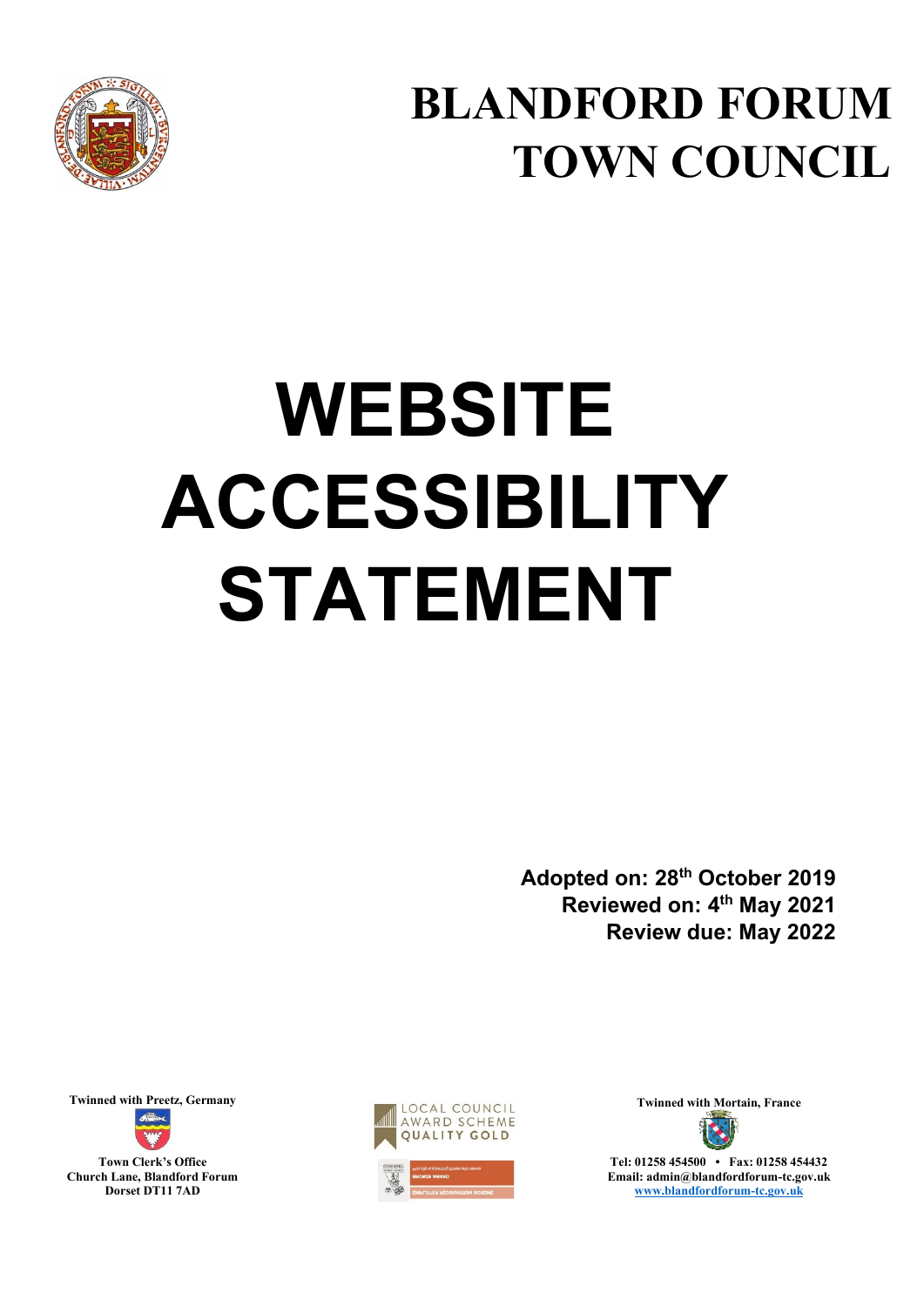# **Using this website**

This website is run by Blandford Forum Town Council. We want as many people as possible to be able to use this website. For example, that means you should be able to:

- change colours, contrast levels and fonts
- zoom in up to 300% without the text spilling off the screen
- navigate most of the website using just a keyboard
- navigate most of the website using speech recognition software
- listen to most of the website using a screen reader (including the most recent versions of [JAWS,](https://www.freedomscientific.com/products/software/jaws/) [NVDA](https://www.nvaccess.org/about-nvda/) and VoiceOver)

## **Browser plugins available to assist users with disabilities**

[AbilityNet](https://abilitynet.org.uk/) has advice on making your device easier to use if you have a disability.

## Changing the way a page is displayed:

- [Spreed for Google Chrome,](https://chrome.google.com/webstore/detail/spreed-speed-read-the-web/ipikiaejjblmdopojhpejjmbedhlibno) a speed reading plug in
- Reader for FireFox or [Mercury Reader for Google Chrome](https://chrome.google.com/webstore/detail/mercury-reader/oknpjjbmpnndlpmnhmekjpocelpnlfdi?hl=en) to de-clutter the page. These allow control on both text size and background colours.
- Change colours instantly using [HighContrast for Chrome](https://chrome.google.com/webstore/detail/high-contrast/djcfdncoelnlbldjfhinnjlhdjlikmph?hl=en) or NoSquint for FireFox.

## Read more effectively:

• Extract all the headings and subheadings into a navigation list to skim read a page via headings using HeadingsMap for FireFox or [HeadingsMap for Google Chrome.](https://chrome.google.com/webstore/detail/headingsmap/flbjommegcjonpdmenkdiocclhjacmbi?hl=en)

Listen to content:

Listen to a page via [Google Selection Reader](https://chrome.google.com/webstore/detail/selection-reader/eojegnppbmmnknbmnjgifjjehjlmdcoe?hl=en)

# **What to do if you can't access parts of this website**

If you need information on this website in a different format like accessible PDF, large print, easy read, audio recording or braille:

- email [admin@blandfordforum-tc.gov.uk](mailto:admin@blandfordforum-tc.gov.uk)
- call 01258 454500
- or visit Town Clerk's Office, Church Lane, Blandford Forum, DT11 7AD

We'll consider your request, doing everything we can to help you, and will get back to you in two working days.

If you can't view the map on our 'contact us' page, call or email us using the details above for directions.

# **Reporting accessibility problems with this website**

We're always looking to improve the accessibility of this website. If you find any problems that aren't listed on this page or think we're not meeting the requirements of the accessibility regulations, please contact: The Town Clerk, Town Clerk's Office, Church Lane, Blandford Forum DT11 7AD or e-mail on [admin@blandfordforum-tc.gov.uk.](mailto:admin@blandfordforum-tc.gov.uk)

# **Enforcement procedure**

The Equality and Human Rights Commission (EHRC) is responsible for enforcing the Public Sector Bodies (Websites and Mobile Applications) (No.2) Accessibility Regulations 2018 (the 'accessibility regulations'). If you're not happy with how we respond to your complaint, contact the [Equality Advisory and Support Service](https://www.equalityadvisoryservice.com/) (EASS)."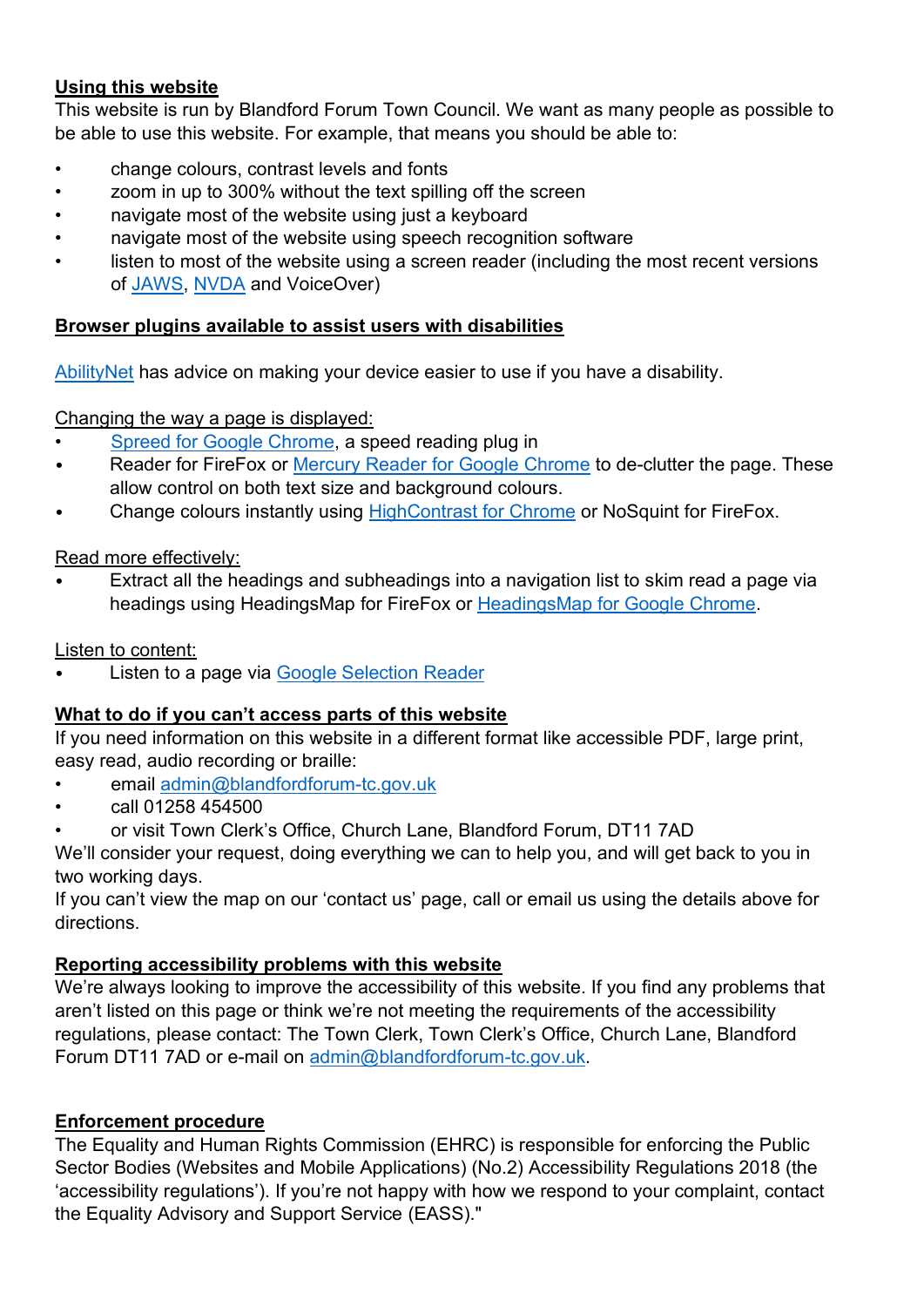# **Contacting us by phone or visiting us in person**

We provide a text relay service for people who are D/deaf, hearing impaired or have a speech impediment.

Our offices do not have audio induction loops, but if you contact us before your visit we will do our best to arrange a British Sign Language (BSL) interpreter.

Find out how to contact us [https://blandfordforum-tc.gov.uk/contact.](https://blandfordforum-tc.gov.uk/contact)

### **Technical information about this website's accessibility**

Blandford Forum Town Council is committed to making its website accessible, in accordance with the Public Sector Bodies (Websites and Mobile Applications) (No. 2) Accessibility Regulations 2018. This website is partially compliant with the [Web Content Accessibility](https://www.w3.org/TR/WCAG21/)  [Guidelines version 2.1 A](https://www.w3.org/TR/WCAG21/)A standard, due to the non-compliances listed below.

### Non-accessible content of the website

We know some parts of this website aren't fully accessible. The content listed below is nonaccessible for the following reasons:

Non-compliance with the accessibility regulations

- the website template doesn't allow to modify the line height or spacing of text
- some older PDF documents aren't fully accessible to screen reader software
- No 'skip to main content' option on any pages, however there is a 'scroll to top' button Disproportionate burden
- some of our online forms may be difficult to navigate using just a keyboard
- there's a limit to how far you can magnify the map on our 'contact us' page

Content not within scope of the accessibility regulation

#### N/A

We've assessed the cost of fixing these issues and believe that doing so now would be a disproportionate burden within the meaning of the accessibility regulations. We will make another assessment when we next do a major redevelopment of the website.

#### **Issues with PDFs and other documents**

We aim for all our documents to be accessible to a screen reader and have made changes to most of the documents on the website.

Some of our older PDFs and Word documents don't meet accessibility standards - for example, they may not be marked up so they're accessible to a screen reader.

Some of our PDFs and Word documents are essential to providing our services. For example, we have PDFs with various information as well as application forms for the cemetery. By September 2020, we plan to either fix these or replace them to be more accessible. Updating the documents is a work in progress and if you find something that has been missed please contact us using the details above and we will endeavour to fix the issue as soon as

possible.

Any new PDFs or Word documents we publish will meet accessibility standards.

#### **Issues with images, video and audio**

There shouldn't be any issues as the images on the home page have alternative text.

#### **Issues with interactive tools and transactions**

The website doesn't have any interactive sections. Any forms need to be downloaded for completion; alternatively hard copies can be requested from the office.

#### **How we tested this website**

The website was last tested on 5<sup>th</sup> August 2019. The test was carried out by Blandford Forum Town Council.